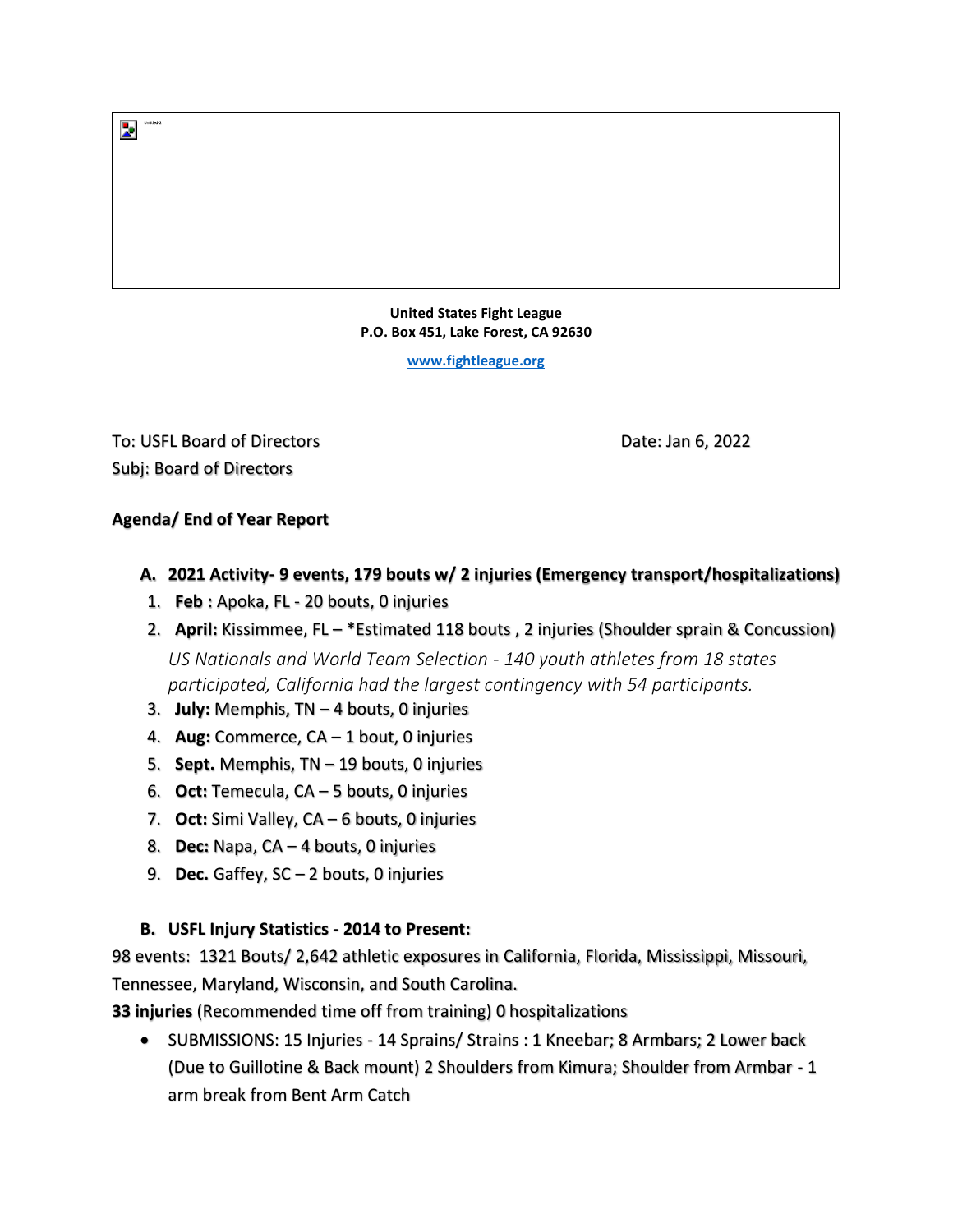- TAKEDOWN: 2 Injuries (Broken Clavicle, Fractured Arm)
- LEGAL STRIKES: 6 Injuries (1 Rib, 1 thigh due to kick, 3 knee injuries due to kick, 1 possible concussion strikes while ground scramble shooting for takedown)
- ILLEGAL STRIKES TO FACE: 3 Injuries/ DQ required injury status No Concussions)
- FROM STRIKING: 1 injury (Fractured Hand)
- ENVIRONMENT: 1 injury (Fractured finger from fence)
- OTHER: 1 Asthma attack
- UNKNOWN CAUSE: 4 (3 finger sprains/ strains, 1 possible concussion (knee to head during scramble.

#### **C. Financials: Summary:**

- USFL finished the year in the black for first time ever.
- Received a \$5000 grant for the state of California
- Full financial report to follow.

#### **D. 2021 IMMAF World Championships**

- World Championships was held in Sofia, Bulgaria. Team USA
- 331 youth athletes from 23 countries, total of 438 bouts
- USA had 31 youth athlete participants and placed 3<sup>rd</sup> overall behind Ukraine and Russia.
- Travel funds provided to 31 athletes at \$400 each. Total: \$12,400.

## U.S. World Champions

- 1. Hannah Wagstaff Desert Hot Springs, CA
- 2. Abigail Alvarez Chula Vista, CA
- 3. James Weaver North Carolina
- 4. Gavin Mitchell Chula Vista, CA
- 5. Elijah Nehme Chula Vista, CA
- 6. Lariah Gill Escondido, CA

#### **E. Executive director and state director positions**

Positions are funded by licensing.

**A.** Director of Regulatory Affairs – John Romero

Duties - Provides Training for referees and judges, reviews coaching licenses, arbitrates over challenges. Helps with website and database.

- John handled one challenge.
- **B.** Administrative Director Amanda Brown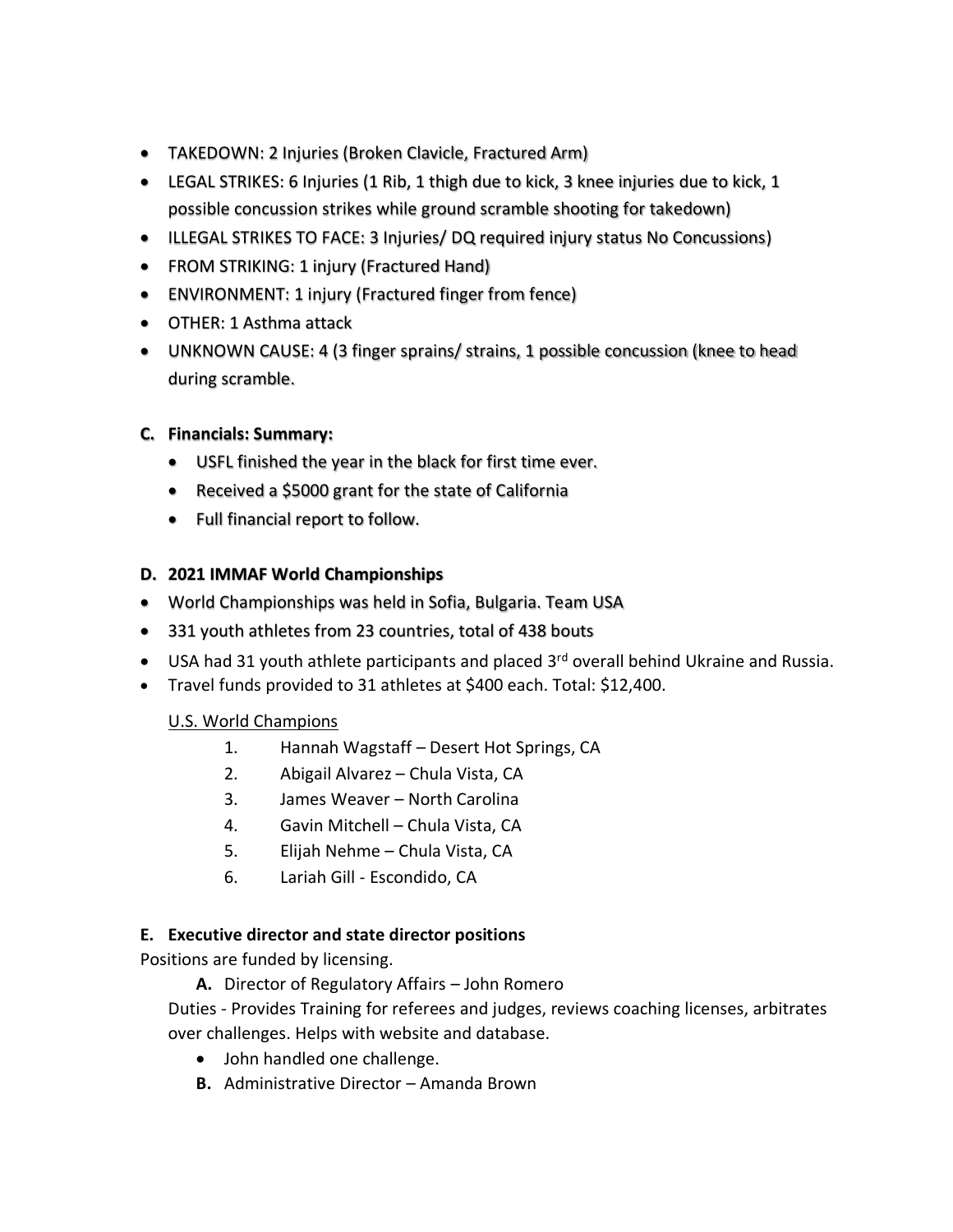Duties – Website updates to include adding results and training centers, financial reports, disbursing funds to state directors and others, grant writing and research projects.

- **C.** State Directors (Tentative appointments)
	- 1. California David Denkin
	- 2. Texas Ronald Anderson & Tommy Alcozer Jr
	- 3. Carolina's Chase Gamble

\$10 per kid for Executive Directors

## \$10 per kid for State Directors

Had problems with kids at the Camo shows.

- The Dr. refused to assess the kids.
- Also, Camo complained that alcohol cannot be served at kids events.
- However, Jon confirmed with ABC that alcohol can be served at kids events.
- Difficulty since there are no promoters specifically for kids.
- David, Spink, John, and Jon met to discuss kids tournaments.
- Class B rules for beginners.
- Tournaments will increase participation without hurting kids records.

## **D. Possible NUWAY Partnership**

NUWAY a traveling wrestling circuit has created NUWAY combat, a multi-sport event consisting of Jiujitsu, Judo, Wrestling, Arm Wrestling. Senior Referee Ryan Spink provided training and helped run a trial event in Tennessee. NUWAY have since held exhibitions in Michigan and is planning more in Florida and South Carolina.

## **E. Technology**

- New Website Features include searchable database of results from 2011 and training center listings
- Digital ID Cards for all licensees
- Character Development APP coming Spring 2022
- Smoothcomp training session organized for Jan 16, 2022

# **F. Military/ Public Safety**

- Camp Pendleton is bringing back 2 CG cup grappling competitions for 2022 but not ready to bring back Pankration.
- U.S. Police and Fire Championships 2021 consisted of Gi and No Gi divisions and was the largest event of the multi-sport games. 2022 will be a two day event this summer in San Diego.